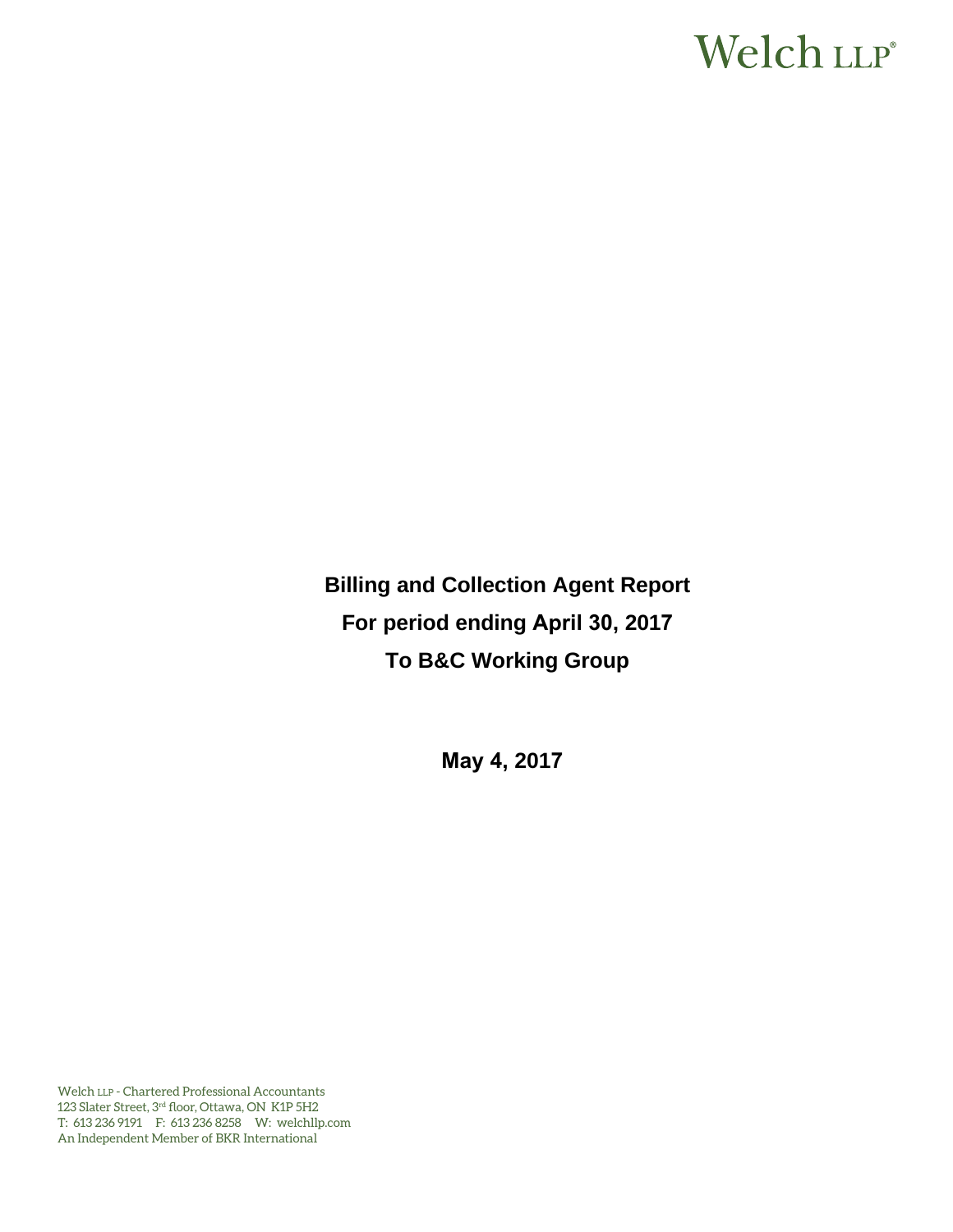## **NANPA FUND STATEMENT OF FINANCIAL POSITION April 30, 2017**

| <b>Assets</b>                                           |               |    |            |
|---------------------------------------------------------|---------------|----|------------|
| Cash Balance in bank account                            |               | \$ | 2,872,952  |
| Receivable from US Carriers                             | 134,279       |    |            |
| Receivable from Canada                                  | 9,741         |    |            |
| Receivable from Caribbean countries                     | 1,038         |    |            |
| Receivables forwarded to Treasury for collection        | 80,122        |    |            |
| Allowance for uncollectible accounts                    | (89,900)      |    | 135,280    |
| <b>Total assets</b>                                     |               |    | 3,008,232  |
| <b>Less:</b> Accrued liabilities (see below for makeup) |               |    | (546, 502) |
| <b>Fund balance</b>                                     |               | S  | 2,461,730  |
| <b>Makeup of Accrued Liabilities</b>                    |               |    |            |
| <b>Welch LLP</b>                                        | 28,336        |    |            |
|                                                         | 320,528       |    |            |
| <b>NEUSTAR Pooling 1K Block</b>                         |               |    |            |
| <b>NEUSTAR NANP Administration</b>                      | 191,884       |    |            |
| Data Collection Agent - USAC                            | 5,754         |    |            |
|                                                         | \$<br>546,502 |    |            |

**\*\*\*\*\*\*\*\*\*\*\*\*\*\*\*\*\*\*\*\*\*\*\*\*\*\*\*\*\*\*\*\*\*\*\*\*\*\*\*\*\*\*\*\*\*\*\*\*\*\*\*\*\*\*\*\*\*\*\*\*\*\*\*\*\*\*\*\*\*\*\*\*\*\*\*\*\***

The FCC approved change order 3B which has added CLINs 15, 16, 17. The cost of CLIN 15 is \$748,500. \$325,000 will be paid during the current budget year with the remainder to be funded in 2017/18 budget year. CLIN 16 is not to exceed \$29,070 of which 50% of the cost will be paid int the current budget year and the remainder to be funded in the 2017/18 budget year. CLIN 17 is for \$43,333 per month covering a period from November 24/17 to June 30, 2018. This cost will be funded in the 2017/18 budget year.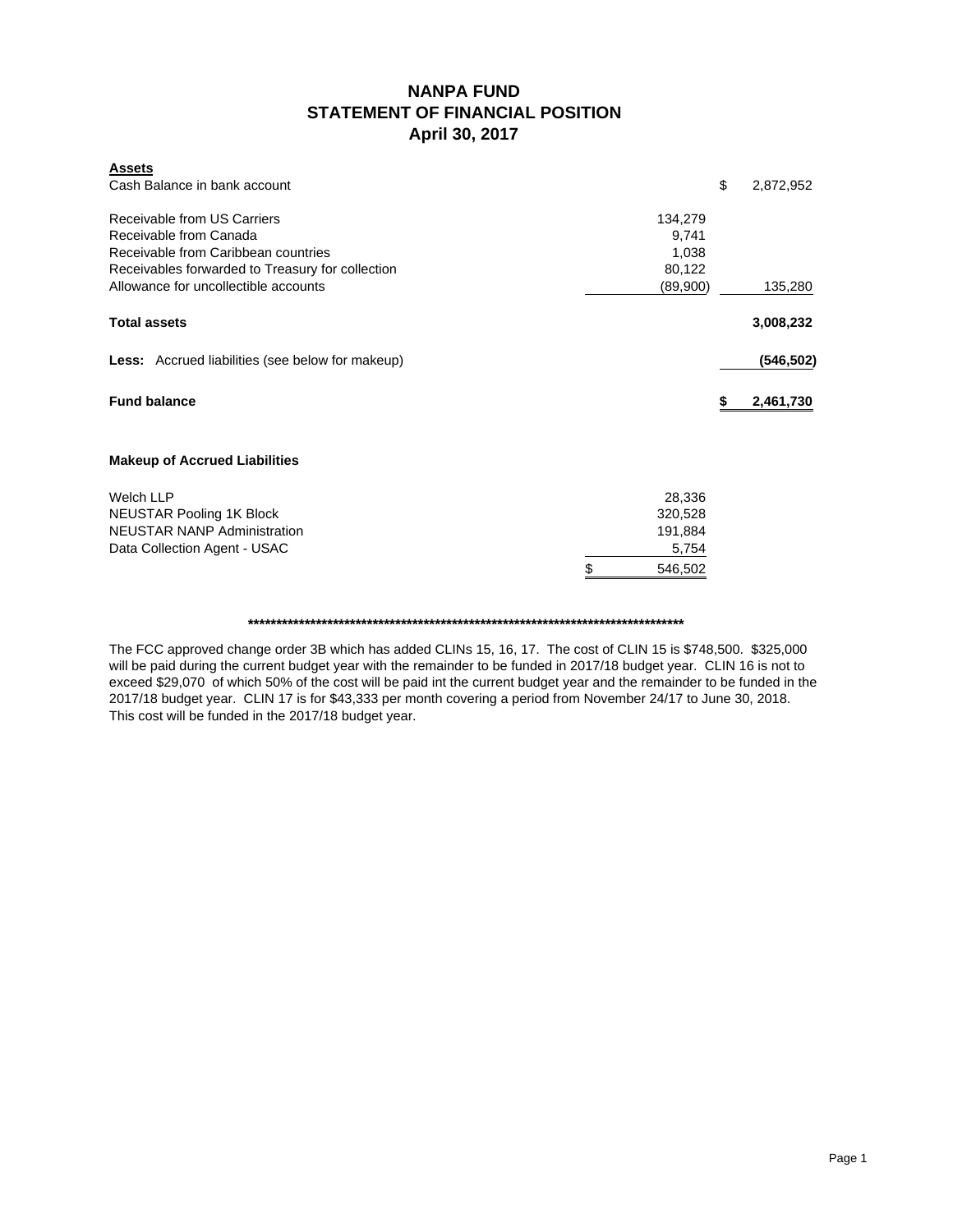#### **NANPA FUND FORECASTED STATEMENT OF CHANGES IN FUND BALANCEOCTOBER 2016 TO SEPTEMBER 2017**

|                                              |        | <b>Actual</b>          |                        |                        |                        |                        |                        |                        | <b>Budget</b>            |                        |                      |                    |                     |                     |               | <b>Variance between</b><br>forecasted results |
|----------------------------------------------|--------|------------------------|------------------------|------------------------|------------------------|------------------------|------------------------|------------------------|--------------------------|------------------------|----------------------|--------------------|---------------------|---------------------|---------------|-----------------------------------------------|
|                                              |        | Oct-16                 | <b>Nov-16</b>          | Dec-16                 | $Jan-17$               | Feb-17                 | Mar-17                 | Apr-17                 | May-17                   | <b>Jun-17</b>          | <b>Jul-17</b>        | Aug-17             | Sep-17              | <b>Total</b>        | <b>Budget</b> | and budget at Sept<br>30/17                   |
| Revenue                                      |        |                        |                        |                        |                        |                        |                        |                        |                          |                        |                      |                    |                     |                     |               |                                               |
| <b>International Contributions</b><br>Canada | (1)    | 19,483                 | 9,742                  | 9,741                  | 9,741                  | 9,741                  | 9,741                  | 9,741                  | 9,741                    | 9,741                  | 9,741                | 9,741              |                     | 116,894             | 116,894       |                                               |
| Caribbean countries                          | (1)    | 24,439                 | $\sim$                 | $\sim$                 | $\sim$                 | $\sim$                 | $\sim$                 | $\sim$ $-$             | $\sim$                   | $\sim$                 | <b>STATE</b>         | $\sim$             | $\sim$              | 24.439              | 24.439        |                                               |
| <b>Total International Contributions</b>     |        | 43,922                 | 9,742                  | 9,741                  | 9,741                  | 9,741                  | 9,741                  | 9,741                  | 9,741                    | 9,741                  | 9,741                | 9,741              |                     | 141,333             | 141,333       |                                               |
| Domestic Contributions - US carriers         | (1)    | 4,440,157              | 141,285                | 142,274                | 144.440                | 147.472                | 142,291                | 136,967                | 142,291                  | 142,291                | 142,291              | 142,291            |                     | 5,864,050           | 5,775,123     | 88,927                                        |
| Late filing fees for Form 499A               | (2)    | 2,300                  | (800.00)               | 800                    | $\sim$                 | 400                    | $\sim$                 | 400                    | $\sim$                   | $\sim$                 | $\sim$               | $\sim$             | 80,000              | 83,100              | 80,000        | 3,100                                         |
| Interest income                              | (3)    | 470                    | 587                    | 904                    | 388                    | 295                    | 481                    | 342                    | 417                      | 416                    | 416                  | 416                | 416                 | 5,548               | 5,000         | 548                                           |
| Total revenue                                |        | 4,486,849              | 150,814                | 153,719                | 154.569                | 157,908                | 152,513                | 147.450                | 152,449                  | 152,448                | 152.448              | 152,448            | 80,416              | 6,094,031           | 6,001,456     | 92,575                                        |
| <b>Expenses</b>                              |        |                        |                        |                        |                        |                        |                        |                        |                          |                        |                      |                    |                     |                     |               |                                               |
| <b>NANPA Administration</b>                  | (4)    | 241,963                | 209,832                | 212,034                | 210,753                | 209,832                | 209,832                | 191,884                | 189,864                  | 189,864                | 195,561              | 195,560            | 202,122             | 2,459,101           | 2,425,461     | 33,640                                        |
| 1K Block Pooling                             | (5)    | 353,567                | 257,865                | 255,403                | 255,291                | 256,157                | 255,641                | 266,361                | 258,989                  | 258,989                | 258,989              | 258,989            | 258,988             | 3,195,229           | 3,107,867     | 87,362                                        |
| Pooling Change Order 3 B                     |        |                        |                        |                        |                        |                        |                        |                        |                          |                        |                      |                    |                     |                     |               |                                               |
| - CLIN 15                                    | (5)(a) | ٠                      |                        |                        |                        |                        |                        | 54,167                 | 54,167                   | 54,167                 | 54,167               | 54,167             | 54,167              | 325,000             |               | 325,000                                       |
| - CLIN 16                                    | (5)(b) |                        |                        |                        |                        |                        |                        |                        | $\overline{\phantom{a}}$ |                        | $\sim$               | 7,268              | 7,268               | 14,535              |               | 14,535                                        |
| <b>Billing and Collection</b><br>Welch LLP   | (6)    | 28,336                 | 28,336                 | 28,336                 | 28,336                 | 28,336                 | 28,336                 | 28,336                 | 31,169                   | 31,169                 | 37,164               | 31,169             | 31,169              | 360,192             | 374,028       | (13, 836)                                     |
| Data Collection Agent                        | (7)    | 5,806                  | 5,328                  | 7,508                  | 8,162                  | 5,930                  | 5,497                  | 6,398                  | 5,754                    | 5,754                  | 5,754                | 5,754              | 5,754               | 73,399              | 69,950        | 3,449                                         |
| <b>Annual Operations Audit</b>               | (8)    | $\sim$                 | $\sim$                 | $\sim$                 | 46,000                 | $\sim$                 | $\sim$                 | $\sim$                 | $\sim$                   | $\sim$                 | $\sim$               |                    |                     | 46,000              | 47,000        | (1,000)                                       |
| <b>Bank Charges</b>                          | (9)    | 4,132                  | 6,031                  | 5.171                  | 3,185                  | 3.111                  | 2.480                  | 2,429                  | 3,083                    | 3,083                  | 3,083                | 3.083              | 3,083               | 41,954              | 37,000        | 4,954                                         |
| Carrier Audits                               | (10)   | $\sim$                 | $\sim$                 | $\sim$                 |                        | $\sim$                 | $\sim$                 |                        | $\sim$                   | $\sim$                 | $\sim$               |                    |                     |                     | 300,000       | (300,000)                                     |
| Bad debt expense                             | (11)   | 5.648                  | 3,287                  | 29,958                 | 8,096                  | 3,810                  | 6,600                  | 739                    | 3,333                    | 3,333                  | 3,333                | 3,333              | 3,333               | 36,113              | 40,000        | (3,887)                                       |
| <b>Total expenses</b>                        |        | 628,156                | 504,105                | 538,410                | 559,823                | 499,556                | 495,186                | 550,314                | 546,359                  | 546,359                | 558,051              | 559,322            | 565,883             | 6,551,523           | 6,401,306     | 150,217                                       |
| Net revenue (expenses)                       |        | 3,858,693              | 353,291) (             | 384,691)               | 405,254)               | 341,648)               | 342,673)               | 402,864)               | 393,910) (               | 393,911)               | 405,603)             | 406,874) (         | 485,467)            | 457,492)            | 399,850)      | (57, 642)                                     |
| Opening fund balance                         |        | 833,458                | 4,692,151              | 4,338,860              | 3,954,169              | 3,548,915              | 3,207,267              | 2,864,594              | 2,461,730                | 2,067,821              | 1,673,910            | 1,268,307          | 861,433             | 833,458             | 899,850       | (66, 392)                                     |
| <b>Closing fund balance</b>                  |        | 4,692,151              | 4,338,860              | 3,954,169              | 3,548,915              | 3,207,267              | 2,864,594              | 2,461,730              | 2,067,821                | 1,673,910              | 1,268,307            | 861,433            | 375,966             | 375,966             | 500,000       | (124, 034)                                    |
| Fund balance makeup:                         |        |                        |                        |                        |                        |                        |                        |                        |                          |                        |                      |                    |                     |                     |               |                                               |
| Contingency                                  |        | 500,000                | 500,000                | 500,000                | 500,000                | 500,000                | 500,000                | 500,000                | 500,000                  | 500,000                | 500,000              | 500,000            | 500,000             | 500,000             | 500,000       |                                               |
| Surplus                                      |        | 4,192,151<br>4.692.151 | 3.838.860<br>4.338.860 | 3,454,169<br>3.954.169 | 3,048,915<br>3.548.915 | 2,707,267<br>3,207,267 | 2,364,594<br>2.864.594 | 1,961,730<br>2,461,730 | 1,567,821<br>2.067.821   | 1,173,910<br>1.673.910 | 768,307<br>1.268.307 | 361,433<br>861.433 | 124,034)<br>375.966 | 124.034)<br>375,966 | 500,000       |                                               |
|                                              |        |                        |                        |                        |                        |                        |                        |                        |                          |                        |                      |                    |                     |                     |               |                                               |

**(1)** The US carrier contributions for the period from October 2016 to September 2017 and the International contributions are based upon actual billings.

(2) These fees represent the \$100 late filing fee charged to those companies that do not file the Form 499A by the due date.

**(3)** Interest income projections are estimates

(4) The cost of NANP administration is based on the contract in force until June 2017. Estimates are used for July to September 2017. \$130,000 is also added for potential change orders anticipated to be issued by Sep 2017.

(5) The cost for 1K Block Pooling Administration is based on the contract in force until July 14, 2017. Estimates based on the existing contract amounts are used for July 15, 2017 to September 30, 2017.

(5)(a) CLIN 15 is for the period March 22 to November 22, 2017 a cost of \$748,500. \$325,000 will be billed evenly between April and September 2017 with the remaining balance to be billed in the 2017/18 period.

(5)(b) CLIN 16 is for the period July 31 to Noveember 24, 2017 and is not to exceed \$29,070. Budgeted for evenly over the months of August to November 2017

**(7)** The expense for the Data Collection Agent is based on estimate of costs by USAC. (6) The cost of B&C Agent is based on the current interim contract with Welch LLP in force until April 30, 2017 plus 10% as recommended by the FCC. The July fee includes \$5,995 for accounting software upgrades.

**(8)** The expense for the annual operations audit performed by Ernst & Young LLP is based on the quote given.

**(9)** Bank fees are an expense to the Fund.

**(10)** The budget allowed \$300,000 for carrier audits.

**(11)** The allowance covers all accounts considered potentially uncollectible at April 30, 2017.

#### **Assumptions: Reconciliation of forecast at September 30, 2017 to budget**

| Budgeted fund balance at September 30, 2017 - contingency                                                                        | 500,000   |
|----------------------------------------------------------------------------------------------------------------------------------|-----------|
| Decrease in fund balance between budget period                                                                                   | (66, 392) |
| Additional billings over estimate from budget                                                                                    | 88,927    |
| Late filing fees (reversal) for Form 499A                                                                                        | 3,100     |
| Underestimate of interest earned to date compared to budget                                                                      | 548       |
| Pooling change order CLIN 15 -difference between budget and actual                                                               | (325,000) |
| Pooling change order CLIN 16 -difference between budget and actual                                                               | (14, 535) |
| NANP Admin - difference between budget and actual contract awarded due to<br>variable travel costs                               | 2,807     |
| NANP Admin - change orders issued                                                                                                | (36, 447) |
| Decrease in B&C Agent costs - aniticipated 10% increase not in effect as contract<br>not yet renewed less software upgrade costs | 13,836    |
| Data Collection fees - Adjustment to actual from budget                                                                          | (3, 449)  |
| Bad debts - Adjustment to actual from budget                                                                                     | 3,887     |
| IK Block Pooling - difference between budget and actual contract awarded due to<br>variable travel costs                         | 7,838     |
| Pooling change orders                                                                                                            | (95, 200) |
| Carrier audits that will not be performed                                                                                        | 300,000   |
| Operations Audit - Adjustment to actual from budget                                                                              | 1.000     |
| Bank fees - Adjustment to actual from budget                                                                                     | (4,954)   |
| Forecasted fund balance at September 30, 2017                                                                                    | 375,966   |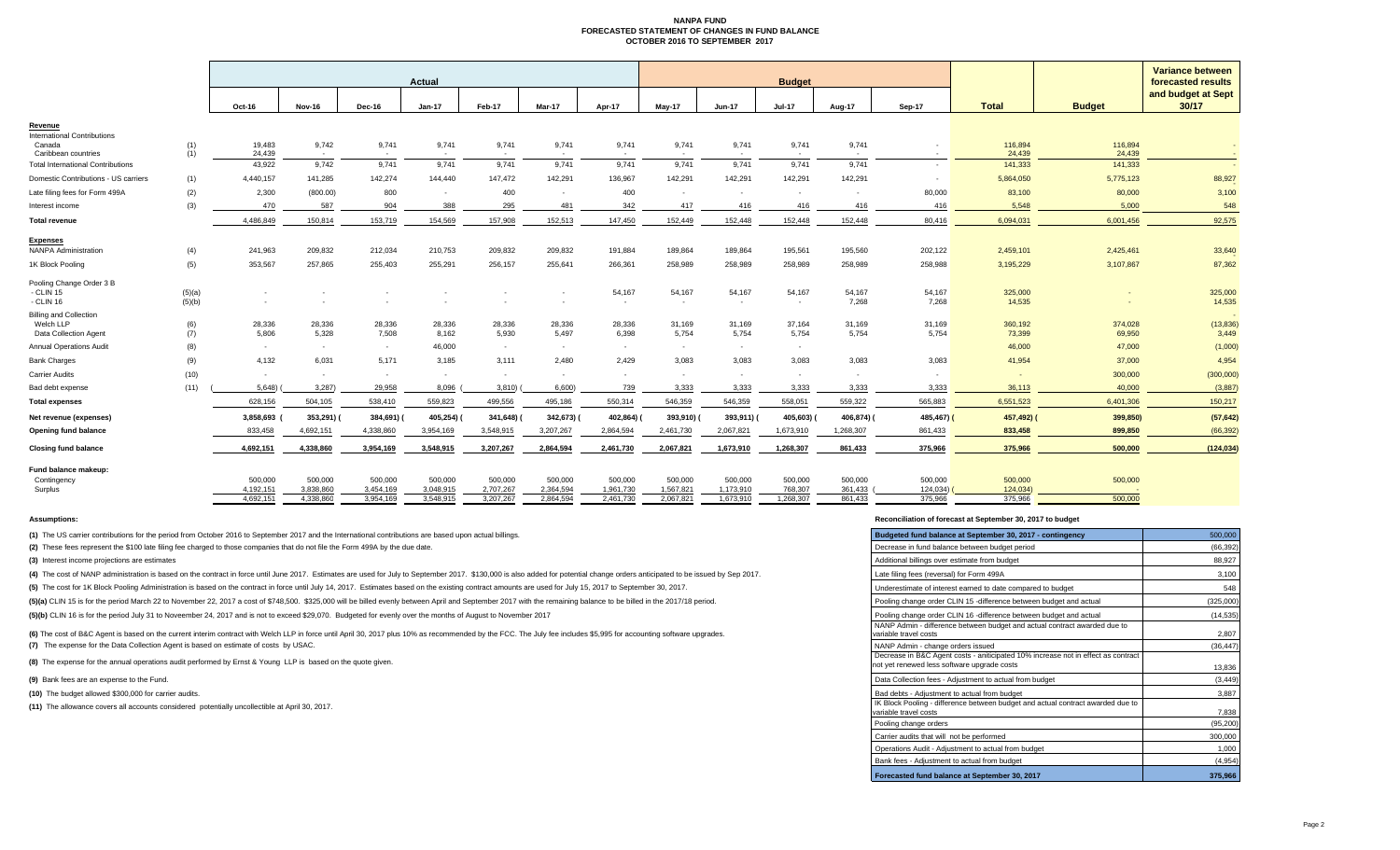#### **CURRENT AND FORECASTED LIABILITIES**

|                                                                                |                     |                 |               | Current |               |          |         |         |         |  |
|--------------------------------------------------------------------------------|---------------------|-----------------|---------------|---------|---------------|----------|---------|---------|---------|--|
|                                                                                |                     |                 |               | Apr-17  | <b>May-17</b> | $Jun-17$ | Jul-17  | Aug-17  | Sep-17  |  |
| <b>NEUSTAR - NANPA Administration</b>                                          |                     |                 |               | 191,884 | 189,864       | 189,864  | 195,561 | 195,560 | 202,122 |  |
| - Payment authorized by the FCC in April<br>March 2017                         | \$                  | 209,832         |               |         |               |          |         |         |         |  |
| - Authorization by the FCC has not been received for payment                   |                     |                 |               |         |               |          |         |         |         |  |
| April 2017                                                                     |                     |                 | \$<br>191,884 |         |               |          |         |         |         |  |
| NEUSTAR -1K Block Pooling & Change Order 3B                                    |                     |                 |               | 320,528 | 313,156       | 313,156  | 313,156 | 320,423 | 320,422 |  |
| - Payment authorized by the FCC in April<br>March 2017                         | \$                  | 255,642         |               |         |               |          |         |         |         |  |
| - Authorization by the FCC has not been received for payment<br>April 2017     |                     |                 | 320,528<br>\$ |         |               |          |         |         |         |  |
| Welch LLP - Billing & Collection Agent                                         |                     |                 |               | 28,336  | 31,169        | 31,169   | 37,164  | 31,169  | 31,169  |  |
| - Payment authorized by the FCC in April<br>March 2017                         | \$                  | 28,336          |               |         |               |          |         |         |         |  |
| - Authorization by the FCC has not been received for payment<br>April 2017     |                     |                 | 28,336<br>\$  |         |               |          |         |         |         |  |
| <b>USAC - Data Collection Agent</b><br>- Payment authorized by the FCC in Apri |                     |                 |               | 5,754   | 5,754         | 5,754    | 5,754   | 5,754   | 5,754   |  |
| February 2017                                                                  |                     | 5,497           |               |         |               |          |         |         |         |  |
| March 2017                                                                     | $\frac{1}{2}$<br>\$ | 6,398<br>11,895 |               |         |               |          |         |         |         |  |
| - Authorization by the FCC has not been received for payment<br>April 2017     |                     |                 | 5,754<br>\$   |         |               |          |         |         |         |  |
| <b>Carrier audits</b>                                                          |                     |                 |               |         |               |          |         |         |         |  |
| Ernst & Young LLP- Annual operations audit                                     |                     |                 |               |         |               |          |         |         |         |  |
| <b>Bank Fees</b>                                                               |                     |                 |               |         | 3,083         | 3,083    | 3,083   | 3,083   | 3,083   |  |
|                                                                                |                     |                 |               |         |               |          |         |         |         |  |
| <b>Total</b>                                                                   |                     |                 |               | 546,502 | 543,026       | 543,026  | 554,718 | 555,989 | 562,550 |  |